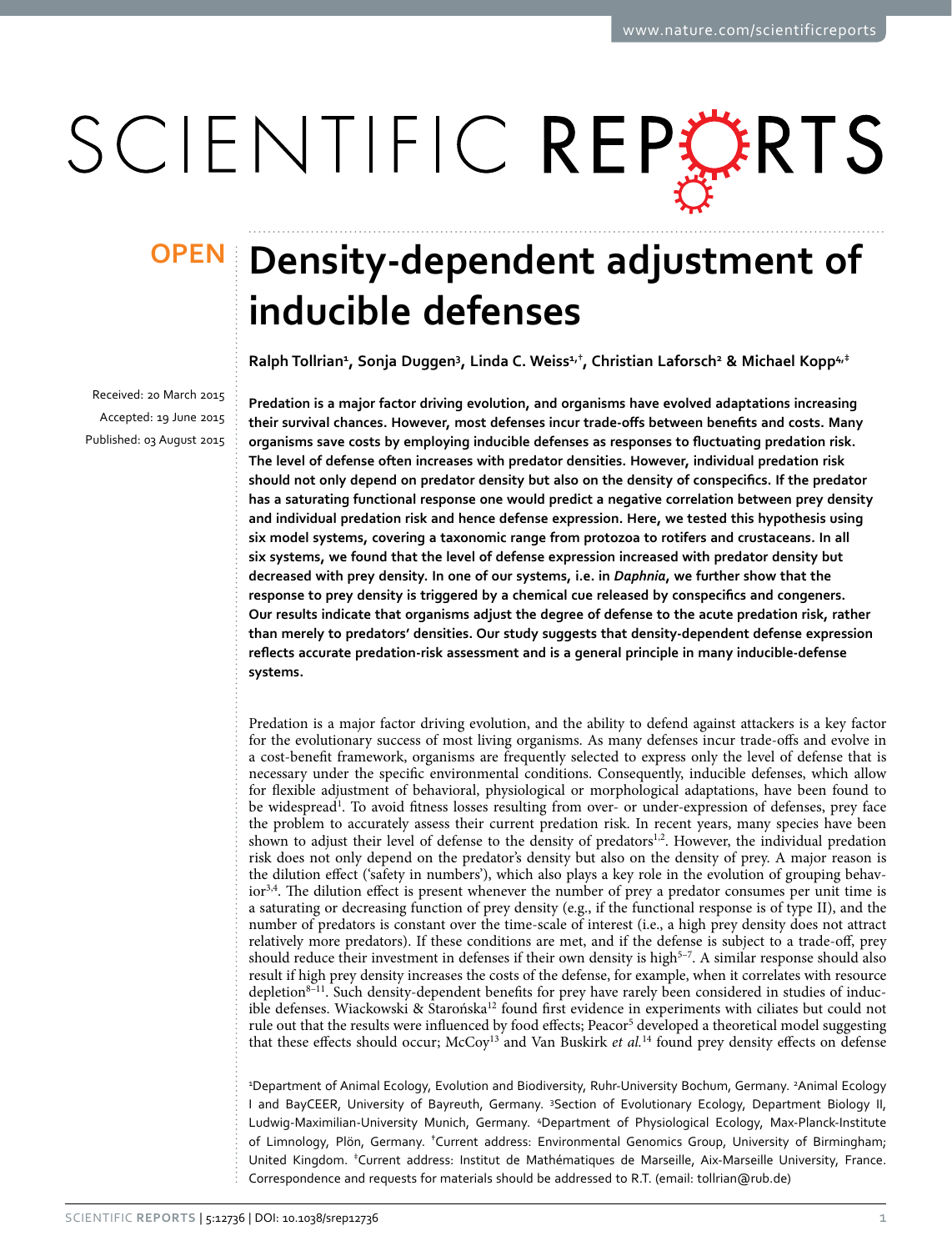expression in amphibian tadpoles. However, so far it is not known whether prey density adjustment of defenses can be found in many taxa. Here, we tested the hypothesis that prey density influences the expression of inducible defenses in a wide range of organisms, in a study using six predator-prey systems with protozoan, rotifer and crustacean prey. In all six systems, this hypothesis was confirmed indicating that prey density-dependent adjustment of inducible defenses is a general principle.

#### **Results**

**Experiment 1: Effect of predator and prey density on defense expression.** In all six predator-prey systems, the degree of defense formation increased with predator density, but decreased with prey (i.e., conspecifics) density [\(Fig. 1\)](#page-2-0). The effect of prey density was present at both, low and high, predator densities. Two-way ANOVA results are significant for predator and prey effects in all systems ([Fig. 1a–e](#page-2-0); a) *D. pulex*: predator  $p = 0.001$ , prey  $p < 0.001$ , interaction  $p = 0.563$ ; b) *D. lumholtzi*: predator  $p < 0.001$ , prey  $p < 0.001$ , interaction  $p = 0.040$ ; c) *D. longicephala*: predator  $p < 0.001$ , prey  $p < 0.001$ , interaction  $p = 0.791$ ; d) *D. cucullata*: predator  $p < 0.001$ , prey  $p < 0.001$ , interaction  $p = 0.261$ ; e) *C. kleini*: predator *p*< 0.001, prey *p*< 0.001, interaction *p*< 0.01). In the *Brachionus calyciflorus* system ([Fig. 1f](#page-2-0)), the prey-density effect was tested only at a single predator density and was significant according to a Mann-Whitney U-test  $(p= 0.023)$ . Thus, our study suggests that organisms are able to assess their individual predation risk based not only on predator density but also on prey density and to adjust their defenses accordingly.

**Experiment 2a: Nature of the cue used by** *D. lumholtzi***.** When reared at low density but in medium transferred from a high-density culture, *D. lumholtzi* showed a level of defense similar to the one observed in the high-density control (Tamhane pairwise comparison, *p*= 0.921) and significantly weaker than in the low-density control (Tamhane pairwise comparison, *p*< 0.001). This shows that the daphniids measure conspecifics density via a chemical cue ([Fig. 2a](#page-3-0)).

**Experiment 2b: Species-specificity of the cue used by** *D. lumholtzi***.** When reared at low density together with a high density of *D. magna*, *D. lumholtzi* expressed a level of defense similar to the one observed at high conspecifics density (Tamhane pairwise comparison  $p = 0.545$ ). In both of these treatments, the response was significantly weaker than at low conspecifics density without *D. magna* (Tamhane pairwise comparison, all  $p < 0.001$ ). Thus, *D. lumholtzi* reacted to chemical cues from *D*. *magna*, showing that these cues are not species-specific ([Fig. 2b](#page-3-0)).

**Discussion.** We have shown that prey organisms from six predator-prey systems reduce the expression of morphological inducible defenses if their own population density is high. Similar results have also been reported in earlier studies of the ciliate *Euplotes octocarinatus*[12](#page-7-6) and amphibian tadpoles of *Hyla chrysoscelis*[13](#page-7-7) and *Rana temporaria*[14](#page-7-8). Together with these findings, the wide taxonomic range of our study organisms (covering protozoa, rotifers and crustaceans) suggests a general principle: Prey use information about the density of both predators and conspecifics to determine their investment in inducible defenses.

In our *Daphnia lumholtzi* system, we could further show that the response to prey density is triggered by a chemical cue released from conspecifics or congeners. In treatments with prey-specific chemical cues, mimicking a high prey density, the same density-dependent reduction of defenses was observed even under actually low prey densities. Thus, this response is independent of individual food supply.

It is possible that this cue is similar to the so-called 'crowding chemical', which at very high concentrations leads to life-history shifts and induces resting-egg production in *Daphnia*[15](#page-7-9). Nevertheless, none of these responses was observed in our experiments, probably because *Daphnia* densities were still relatively low.

What are the ultimate reasons for these prey density-dependent modifications of defense expression? – With respect to the usual cost-benefit framework, our results suggest that prey density either increases the costs of the defense, decreases the benefit, or both. Distinguishing between these alternatives requires detailed quantitative knowledge about costs and benefits at various prey densities, which is generally not available. In the following, we will discuss our results in the light of published studies.

Density-dependent benefits for prey have rarely been considered in studies of inducible defenses (but  $\sec^{5,12-14}$ ), yet our data suggest that they are widespread. Since most predators (including those used in our study) have type II functional responses<sup>16</sup>, which are saturating over the whole range of prey densities, this scenario is most likely a common phenomenon in nature. Furthermore, even type I functional responses<sup>[17](#page-7-11)</sup> enter a saturating phase once prey density exceeds a threshold. Thus, measuring conspecifics' density can be seen as a part of the prey's predation-risk assessment<sup>[2,](#page-7-1)[12](#page-7-6)[,13](#page-7-7),18</sup>.

Quantitative evidence for a density-dependent defense benefit can be obtained from the study by Jeschke and Tollrian[18](#page-7-12), who measured functional responses of the phantom midge larvae *Chaoborus flavicans* (a relative of *C. obscuripes* used here) feeding on defended and undefended *Daphnia pulex*. They found that the individual predation risk of undefended daphnids decreased by more than 50% over the range of daphnid densities used in the present study, thus demonstrating the dilution effect. In addition,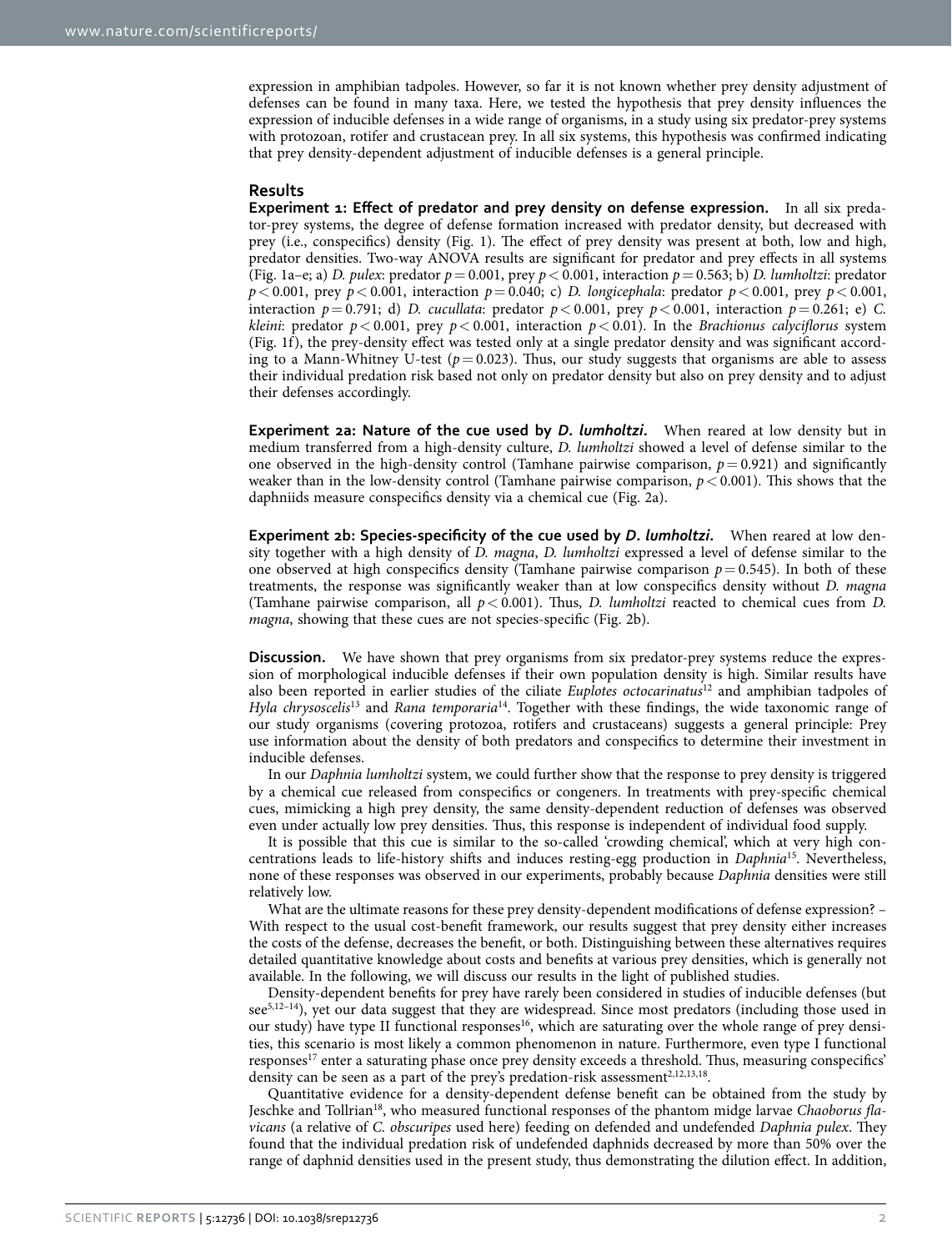

<span id="page-2-0"></span>**Figure 1. Expression of inducible defenses increases with predator density (kairomone concentration) and decreases with prey density.** The plots show treatment means± SD of relative defense expression (trait value divided by body length) or, in *Daphnia pulex*, of a score of neckteeth formation. Two-way ANOVA results are significant for predator and prey effects in all systems (all *p*≤ 0.001). In the *Brachionus calyciflorus* system, the prey density effect was tested only at a single predator density and analyzed with a Mann-Whitney U-test  $(p = 0.023)$ .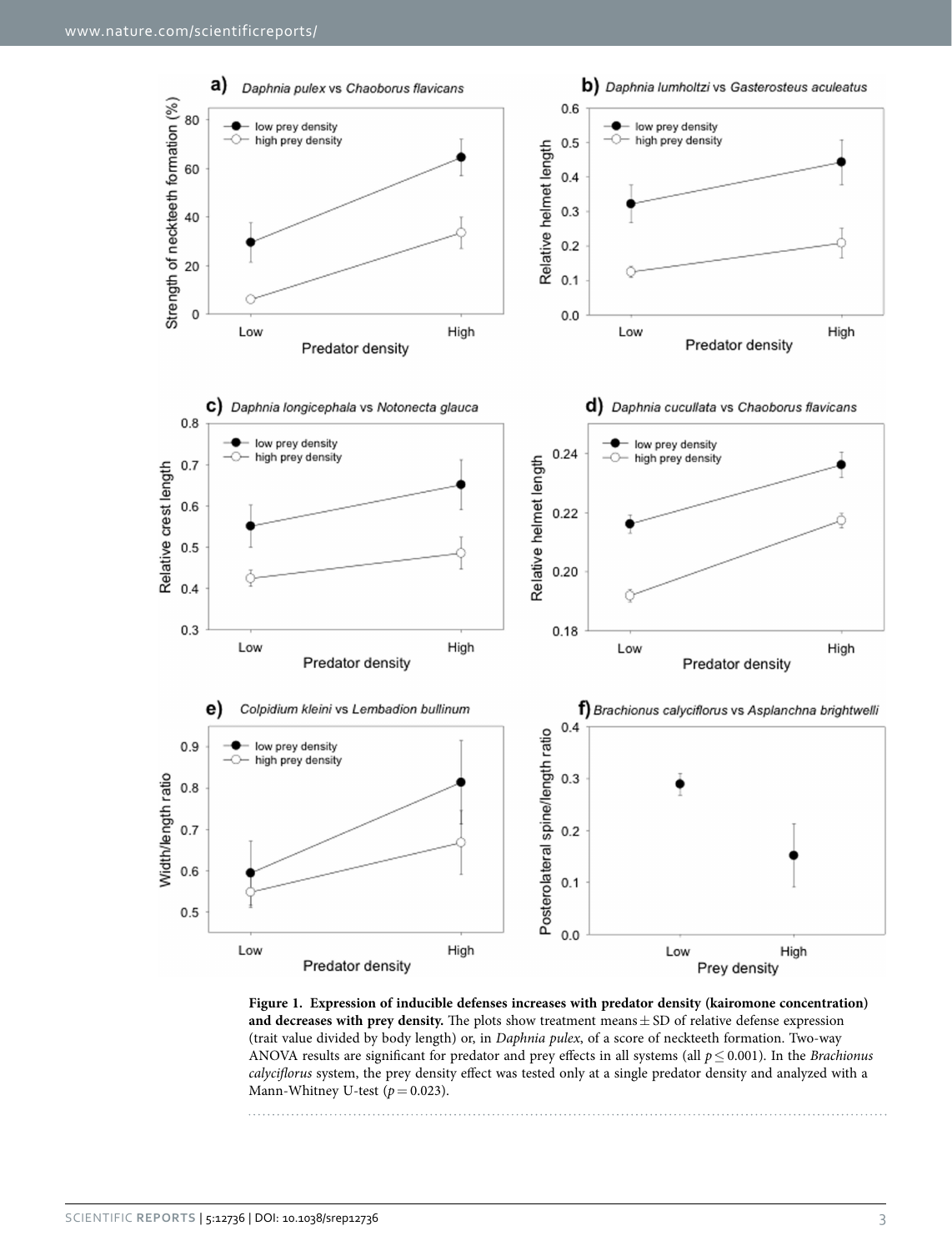

<span id="page-3-0"></span>**Figure 2. Nature and specificity of the cue for the prey-density effect in** *Daphnia lumholtzi***.** (**a**) Information about prey density is transmitted via a chemical cue. Medium from conspecifics in a high density added to a low prey density reduced the induction to a level not significantly different from that in the high-density treatment (Tamhane pairwise comparison,  $p = 0.921$ ). The low prey-density treatment differs significantly from both other treatments (Tamhane pairwise comparison, all *p*< 0.001). (**b**) The chemical cue is not species specific. One *D. lumholtzi* reared together with 9 *D. magna* reduced the defense induction to a level not significantly different from the high-density treatment (10 conspecifics, Tamhane pairwise comparison,  $p = 0.545$ ). The low-density treatment differed significantly from both other treatments (Tamhane pairwise comparison, all  $p < 0.001$ ). Shown are treatment means  $\pm$  SD.

high densities reduced the relative advantage of defended over undefended daphnids (i.e., the ratio of survival probabilities), that is, the benefit of the defense was indeed density-dependent.

A model by Peacor (2003)<sup>5</sup> also predicts density-dependent reduction of defenses at high prey-densities, but for a slightly different reason than the one proposed here. The model considers situations where prey detect predators via alarm cues from injured or killed conspecifics (instead of predator kairomones). Here, the cue concentration is proportional to the number of actual predation events, and the individual predation risk associated with a given cue concentration decreases with prey density even if the predator's functional response is linear (i.e., in the absence of the dilution effect). Prey should then measure conspecifics density to correct for this effect. This mechanism might have some relevance in *Daphnia*, where alarm cues have been shown to contribute to defense induction (along with predator kairomones<sup>19,20</sup>), but cannot have played a role in our study, because we only used kairomones. The difference between the dilution effect and the alarm-cue effect has not always been clearly appreciated. For example, McCoy (2007)<sup>13</sup> purported to test Peacor's model, but used caged predators (releasing kairomones, not alarm-cues) and discussed his results in terms of the dilution effect.

It is worth noting that, if a high prey density attracts (or raises) a high number of attackers, individual predation risk may actually increase with conspecifics density. This is likely to be the case in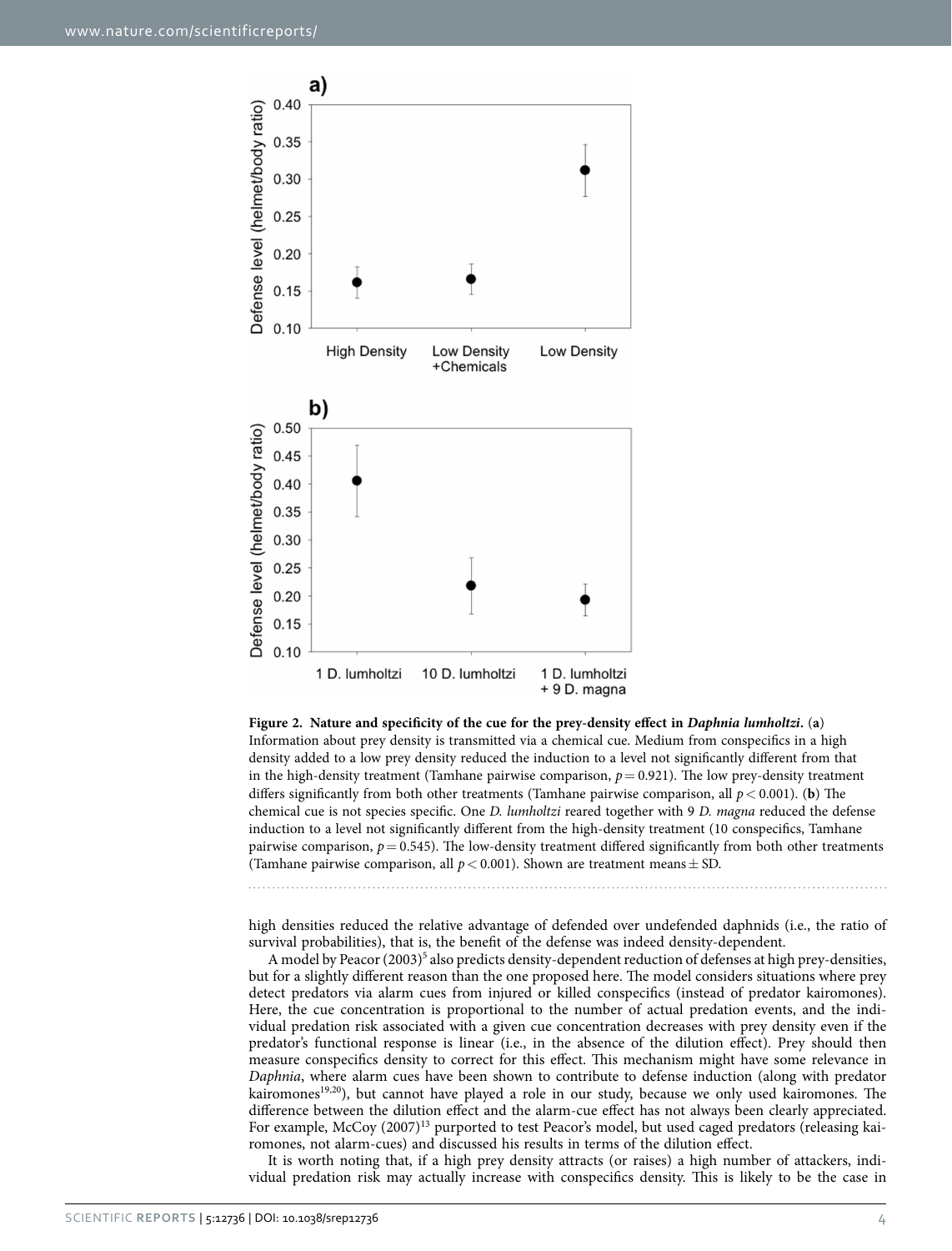plant-herbivore or host-parasite systems, where the risk of infestation often increases with density. Accordingly, several insect species have been shown to increase their investment in immunity under crowded conditions (so-called 'density-dependent prophylaxis['21](#page-7-15),[22\)](#page-7-16).

Similarly, non-linear effects of predator density might have influenced the interaction effects in our study. We changed prey and predator density with the factor of ten. Thus, we could assume that the effect of a ten-fold higher predator density on individual predation risk is compensated by a ten-fold higher conspecific density. Indeed we found in 3 systems no significant interaction effects. In two systems however the interaction effects were significant. A possible explanation is that an increase in predator density is affecting predation risk in a nonlinear fashion.

Alternatively or in addition to being related to predation-risk assessment (and therefore, density-dependent benefits), reduced defense expression at high prey density might also be a consequence of density-dependent costs<sup>10</sup>. For example, induced defended *Daphnia* have increased vulnerability to parasites<sup>23</sup>, and the associated disadvantage is likely to be more severe under crowded conditions, where infection risk is higher.

In many cases, costs are likely to increase with prey density if high density correlates with resource depletion. This seems particularly likely for allocation costs<sup>24</sup> or costs that reduce foraging efficiency and, hence, competitive ability<sup>9,[25,](#page-7-21)26</sup> (see below). Accordingly, several studies have shown that direct measures of costs are larger under low-food than under high-food conditions (e.g. $8-11$  or that organisms reduce their investment in defense under food limitation $827-30$ ). In our experiments, we aimed to exclude potential effects of resource depletion by providing unlimited food (or no food at all). This alone, however, does not rule out density-dependent costs as ultimate reason for our results, because prey perceiving a high conspecifics density might anticipate resource depletion in the future. How likely is this scenario? – In *Colpidium kleini*, defended cells had their growth rate reduced by about 25% at high food concentration and by about 50% at low food concentration<sup>11</sup>, which might suggest that costs are indeed resource-dependent. However, a pre-emptive response to future conditions seems unlikely in *Colpidium* due to its short generation time. Rotifers and *Daphnia*, in contrast, do indeed react to high conspecifics' densities in the so-called crowding response (see above), and this is generally interpreted as an adaptation to future habitat deterioratio[n15](#page-7-9) (for a similar phenomenon in plants, see[31\)](#page-7-25). However, as noted above, none of the typical crowding effects were observed in our experiments, nor was any effect of prey density in the absence of predators. It is not even clear to what degree costs in these species depend on resource supply. In *Brachionus*, costs of elongated spines proved difficult to measure, and no clear picture emerges with respect to the effect of population density or food availability $32$ . The large crest of induced *Daphnia longicephala* arguably incurs a significant allocation cost<sup>33</sup>, which might be affected by resource availability. In other cases, allocation costs in *Daphnia* have proved difficult to find, and it is more likely that several different types of costs enter into the overall trade-off[34.](#page-7-28) For example, in *Daphnia pulex*, defense formation is virtually unaffected by food limitation<sup>[28,](#page-7-29)35</sup>, which is a strong argument against density- or resource-dependent costs.

In summary, evidence for density-dependent costs as potential explanation is unlikely in our systems (even considering the possibility of prey anticipating food shortage), whereas density-dependent benefits (i.e., the dilution effect) are likely to be a general phenomenon. We therefore suggest that predation risk assessment plays an important role in the evolution of inducible defenses, and that it might be a general explanation for prey-density-dependent defense expression.

In addition to predator-induced defenses, several organisms have been shown to possess traits directly induced by the presence of competitors. Some of these traits are similar to inducible defenses and are mainly employed in interference competition, such as sweeper tentacles in corals<sup>36</sup> or spines in rotifers<sup>[32](#page-7-26)</sup>. Others are traded off against investment in defense (e.g. in plants<sup>29[,31](#page-7-25)</sup>). Yet others go into the opposite direction of predator-induced defenses. For example, wood frog tadpoles (*Rana sylvatica*) reduce foraging activity and develop deeper tails and shorter bodies in the presence of predators, whereas they develop the opposite suite of traits in the presence of competitors or under food limitation<sup>[30](#page-7-33),37</sup>. When both predators and competitors are present, predator-induced changes are strongest at low competitor density, whereas competitor-induced responses are strongest at low predator-density<sup>[25](#page-7-21)[,26](#page-7-22),30</sup>. If competitors are conspecifics, the latter result can be seen as another example of density-dependent reduction of an inducible defense. The reason for this reduction seems to be a trade-off between predation resistance and competitive ability: In addition to their reduced activity, predator-induced tadpoles have smaller mouth parts<sup>26</sup> and shorter guts (reducing nutrient absorption)<sup>25</sup>, which makes them less efficient foragers and, therefore, poor competitors. In terms of our above discussion, the reduced competitive ability is a density-dependent cost of the inducible defense. An important difference between this system and our study is, however, that we did not observe any phenotypic effects of conspecifics (i.e., intraspecific competitors) in the absence of predators, even though both rotifers<sup>38</sup> and *Daphnia*<sup>[15](#page-7-9)[,39](#page-7-36)</sup> are known to show life-history responses to strong crowding (see above). This suggests that the inducible defenses studied here do not involve a clear trade-off with competition.

We have here shown that prey use multiple sources of information to determine their investment in anti-predator defenses. In particular, defense expression increases with predator density and decreases with prey density. In the past, effects of prey density have often been ignored in studies of inducible defenses, and our results suggest that this may explain frequently observed and otherwise puzzling differences between the outcomes of different experiments (both within and between studies) $35$ . Our study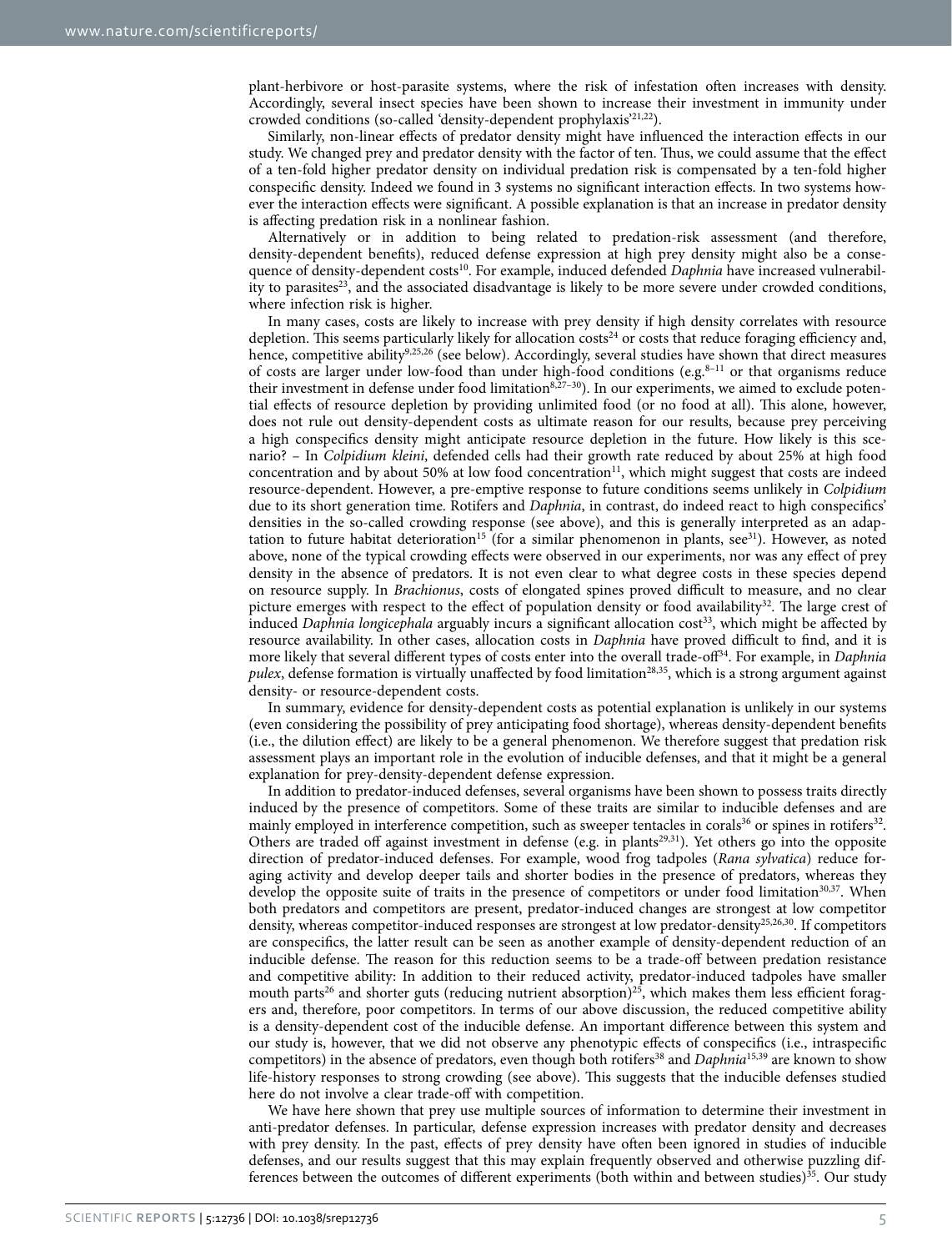shows that, since conspecifics' density modifies the degree of defense formation, it needs to be carefully controlled in experiments.

Finally, density-dependent defense expression is likely to have important effects beyond the level of individual fitness, and responses to conspecifics' density should be incorporated into studies of trait-mediated indirect effects in population and community  $ecology^{40-41}$ .

### **Methods**

**Study systems.** We used six prey species with morphological inducible defenses that can be induced by predator chemicals (kairomones) and that can be accurately quantified: The ciliate *Colpidium kleini* changes from a cylindrical to a spherical shape in response to the predatory ciliate *Lembadion*[11;](#page-7-24) the rotifer *Brachionus calyciflorus* develops posterolateral spines in the presence of the predatory rotifer *Asplanchna*[42](#page-8-0); the planktonic crustaceans *Daphnia cucullata* and *D. pulex* produce helmets and 'neck teeth', respectively, in response to larvae of the phantom midge *Chaoborus*[43](#page-8-1)[,44](#page-8-2) *D. longicephala* forms crests against the backswimmer *Notonecta*[45;](#page-8-3) and *D. lumholtzi* develop high helmets in response to fish cue[s46](#page-8-4). In all of these systems, the morphological traits have been shown to act as defenses. Their protective effect is correlated to the magnitude of trait expression, which in turn depends on the concentration of the kairomones and, hence, on predator density. Although the trait values used in our study show the magnitude of induction and are related to the protective effect, they are not a direct measure of the protective effect. The real protective effect would be influenced by absolute sizes and behavior. In all six systems, the morphological reaction norms (defense expression versus kairomone concentration) follow saturation curves (e.g.<sup> $47$ </sup>). Finally, all predators in our study show type II (saturating) functional responses<sup>[1](#page-7-0),[17](#page-7-11)[,18](#page-7-12)</sup>, such that higher prey density indeed reduces individual predation risk.

**Design of experiments.** *Experiment 1: Effect of predator and prey density on defense expression*. To investigate the effects of predator and prey density on the magnitude of defense formation, we used a two-by-two factorial design with two predator and two prey densities (except for the rotifer system, where we only tested a single predator density). We avoided potential pitfalls by only using kairomones for induction to preclude direct selection by predation, by adding antibiotics to prevent differential bacterial breakdown of the kairomones between prey density treatments, and by providing unlimited food concentrations to exclude any food (i.e., competition) effects (see below for a slightly different protocol used in the ciliate system). Preliminary experiments established that prey density had no effect on morphology in the absence of predators.

*Experiment 2a: Nature of the cue used by D. lumholtzi.* We used the *D. lumholtzi* system to gain further insight into how prey measures the density of conspecifics. In principle, conspecifics' density could be measured via a chemical or mechanical cue<sup>48</sup>. To distinguish between these alternatives we again raised prey at two different densities (applying only the high kairomone concentration), and additionally, at low density but in (1 μm filtered) medium transferred from a high prey-density culture.

*Experiment 2b: Species-specificity of the cue used by D. lumholtzi.* In situations where conspecifics density is low relative to the density of alternative prey species, it might be advantageous for prey to respond to the combined density of all prey species rather than to only that of its own species. To test for species-specificity of the inducing cue we again raised *Daphnia lumholtzi* in the high-predator treatment at low and high conspecific densities, as well as in a low conspecifics density but together with *Daphnia magna* at a high density.

**Experimental procedures.** *Origin of cultures*. *Daphnia cucullata* used in our experiments originated from Lake Thalersee (Bavaria, Germany), *D. pulex* from a pond in Canada, *D. longicephala* from Lara pond (Australia), and *D. lumholtzi* from Fairfield reservoir (Texas, USA). Cultures of *Colpidium kleini* and *Lembadium bullinum* originated from Poland. *Brachionus rubens* and *Asplanchna brightwelli* were isolated from a pond near Ismanning (Bavaria, Germany). All prey organisms coexist in their native habitat with the types of predators employed in our study.

*Experimental conditions.* All experiments were conducted with adequate, naturally occurring prey concentrations (see below). We had verified in control experiments that the prey densities and food effects alone did not induce defenses. To avoid possible influences of food concentrations on defense induction, we fed all prey organisms at non-limiting food concentrations (e.g., *Daphnia cucullata* and *D. pulex* at 1.5, *D. lumholtzi* and *D. longicephala* at 2.5 and rotifers at 1mg C/L of *Scenedesmus obliquus*) or, in the ciliate system, we did not provide any food at all. All treatments were replicated 10 times, unless stated otherwise. Prior experiments, in which food amount was proportional to prey density, yielded qualita-tively similar results. Unless otherwise specified, all experiments were conducted in artificial medium<sup>[47](#page-8-5)</sup> to exclude natural chemical signals, at  $20 \pm 0.5^{\circ}$ C in a temperature-controlled room under fluorescent light (16:8 light-dark photoperiod).

*Kairomones.* In the *Daphnia* and rotifer experiments, we used predator kairomones (as opposed to direct contact with predators) for inducing prey defenses, in order to prevent any density-dependent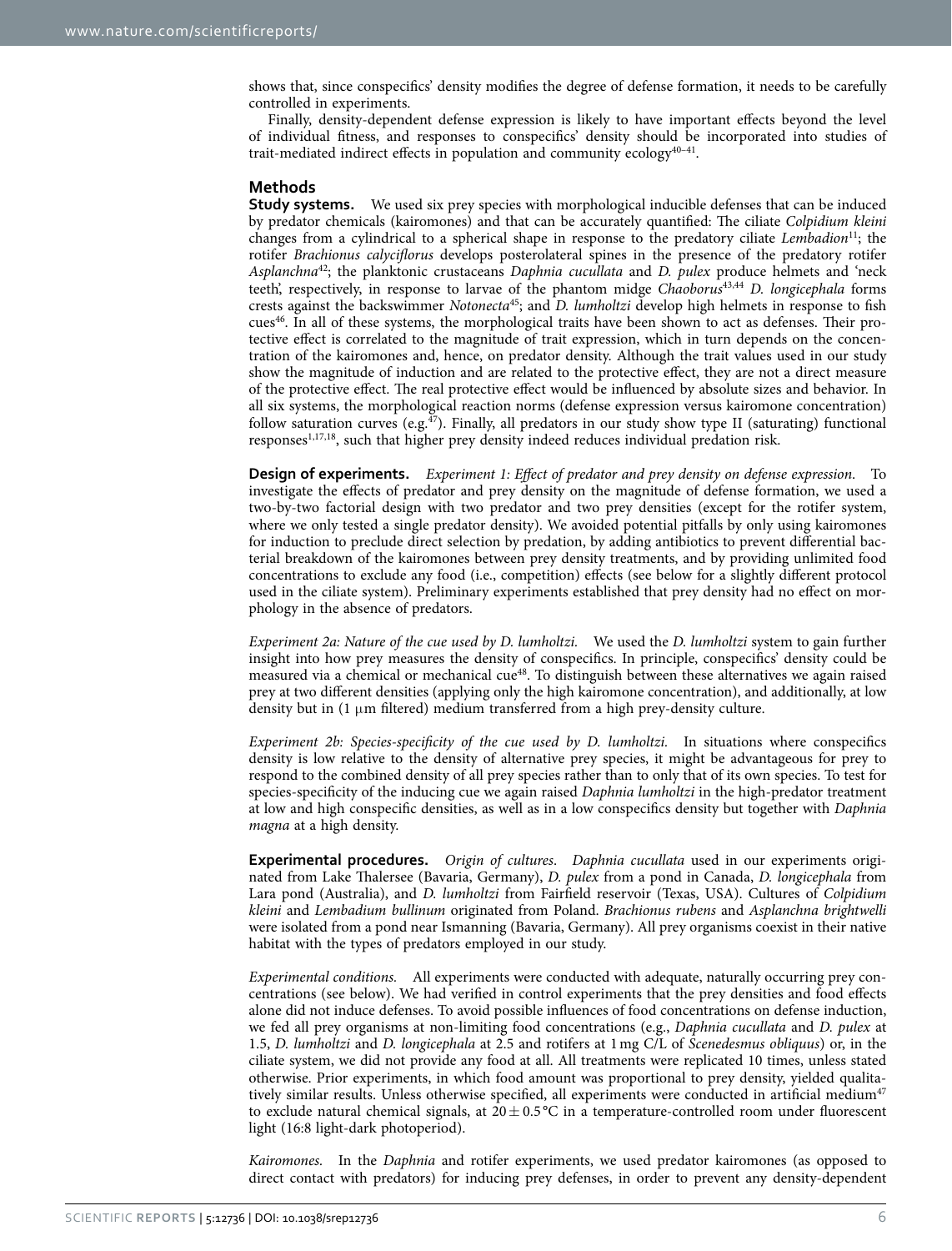direct selection from predation. To provide constant quality, kairomones were prepared prior to the experiments (by rearing high numbers of predators for 24h in medium), 0.45-μm filtered, pooled, frozen at −20 ° C in portions for each day, and diluted for use in the experiments. Based on dose-response curves, kairomone concentrations were chosen such that the low concentration induced a weak but significant induction and the high concentration was close to the plateau of the reaction norm. This enabled us to detect response modifications under both conditions. As it is unavoidable in most lab experiments with kairomones, the simulated predator densities were higher than under natural condition[s1](#page-7-0) . During experiments, half of the medium was replaced daily to provide constant kairomone and relatively constant conspecific concentrations. Because a higher Daphnia density could lead to a higher bacteria concentration we added in all systems, the antibiotic ampicillin (10mg/L; Roth, Germany) to avoid possible density-dependent breakdown of the kairomones, after test experiments had proven that the organisms and the induction are not affected.

*Daphnia* **experiments.** In all *Daphnia* systems, we started with a single mother and reared age-synchronized cohorts to obtain experimental mothers. The mothers were transferred to the treatments when they carried their first brood, and their third brood (in the treatment) was used for the experiments. Thus, the complete development of the experimental animals took place in the specific treatment. Experimental animals were selected randomly within the treatments.

In the *D. lumholtzi* system, we reared 1 *Daphnia* in 200mL medium for the low and 10 daphnids for the high prey-density treatment. *Daphnia* were measured when they reached maturity. Fish kairomone concentration was added at a concentration of 1 stickleback (*Gasterosteus aculeatus*, 3.5 cm)/(L× day) in the high and 0.05 stickleback/( $L \times day$ ) in the low-predator treatment.

For the experiments displayed in [Fig. 2](#page-3-0) (nature and specificity of the cue used by *D. lumholtzi*), we produced new batches of kairomone and only used the high kairomone concentration. For [Fig. 2a](#page-3-0) (chemical vs. mechanical cue), we first repeated the experiments as described above with both high and low prey densities (the high-density treatment had only 9 replicates). Additionally, we placed *D. lumholtzi* at low density into 1-μm filtered medium from a high-density culture, allowing only chemical cues to act. For [Fig. 2b](#page-3-0) (species-specificity of the cue), we again repeated the high and low prey-density experiments, and additionally placed *D. lumholtzi* at low density together with a high density of *D. magna* (1 *D. lumholtzi* reared together with 9 *D. magna*).

In the *D. pulex* system, we reared 2 daphnids in 200mL medium for the low and 20 for the high prey density. We measured and scored individual neck teeth in the second juvenile stage, when defense formation is strongest in this clone[47.](#page-8-5) As the *Chaoborus flavicans* larvae were just in the second stage and very small compared to fourth instar larvae, we used kairomone concentrations corresponding to 20 larvae/(L  $\times$  day) in the low and 200/(L  $\times$  day) in the high predator treatment.

In the *D. longicephala* system, we reared 1 *Daphnia* in 250mL medium for the low and 10 for the high prey density treatment. Kairomone concentrations corresponded to 0.75 *Notonecta glauca*/( $L \times day$ ) in the high and 0.075 *N. glauca*/( $L \times day$ ) in the low predator density treatment.

For the small *D. cucullata*, we used 10 individuals in 200mL medium as low and 25 individuals as high prey concentration. The *Chaoborus flavicans* kairomone concentration was 10 fourth-instar larvae/  $(L \times day)$  for the low and 25/( $L \times day$ ) for the high-density treatment.

The reason we used different prey densities across the Daphnia experiments was an attempt to account for the size differences between the various species.

**Rotifer experiments.** The rotifer experiments were conducted in 2mL microtiter plates (which allowed exact control over the predator and prey densities) in an incubator at 15 °C in the dark. The low prey density was 2 *Brachionus* (34 replicates), the high density 20 *Brachionus* (10 replicates). We used *Asplanchna* kairomone in a concentration that had induced intermediate spines in preliminary experiments. Because defenses in *B. calyciflorus* are induced via the mother generation<sup>42</sup>, we reared F0- and F1-generations under experimental conditions and measured the F1-generation at the age of 5 days.

**Protozoa experiments.** Induction of *Colpidium kleini* by *Lembadion bullinum* was studied with two prey densities (200 and 2000 per mL) and two predator densities (20 and 200 per mL) in 10mL medium at 20 °C in the dark (5 replicates per treatment). Although it is possible to induce *Colpidium* with *Lembadion*-conditioned medium<sup>49</sup>, the resulting transformation is weak. Therefore, we kept both species in direct contact to each other. To minimize predation, *Lembadion* were starved for several days before the experiment. This resulted in extremely small cells, which were poorly able to ingest their prey, and based on observed feeding rates, it can be excluded that the reported effects have been caused by selective predation. No food was offered to *Colpidium* during the experiment[s12](#page-7-6). The experimental animals were fixed with glutaraldehyde after 48h. Lengths and widths of *Colpidium* were measured, and the ratio was used as an index of the degree of defense.

**Measurements and analysis.** All measurements were conducted using a digital image analysis system (AnalySIS, Soft Imaging Systems, Münster, Germany). Statistics were calculated with SPSS (V11.5). Ratio values were arcsin square root transformed or log transformed (ciliates) before analysis. After transformation, all data, except those from the rotifer experiment, followed a normal distribution with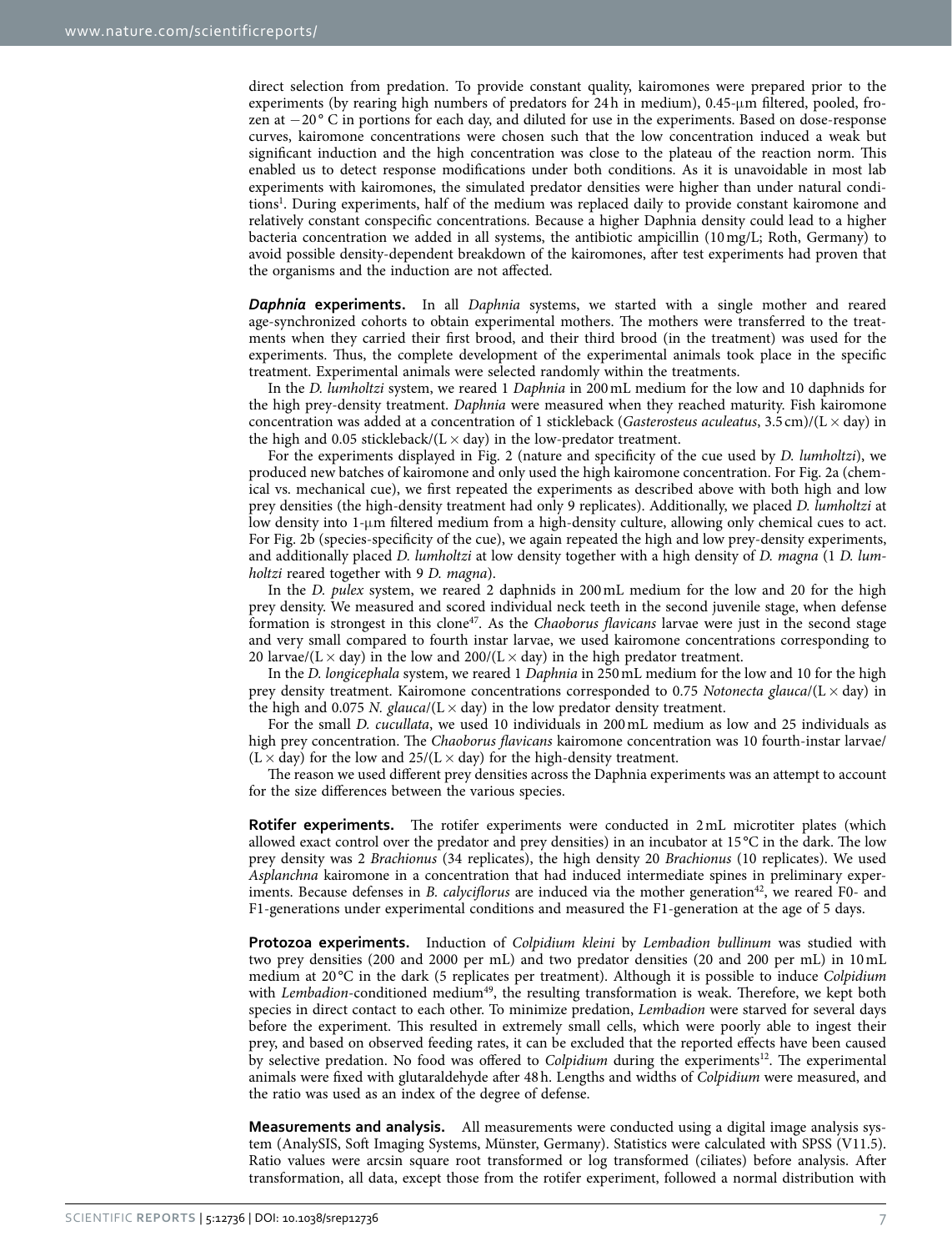homogeneous variances. The rotifer experiment was, therefore, analyzed with a non-parametric Mann Whitney U-test. All other results were analyzed by means of two-way ANOVAs with the factors prey density and predator density.

#### **References**

- <span id="page-7-0"></span>1. Tollrian, R. & Harvell, C. D. *The ecology and evolution of inducible defenses*. (Princeton University Press 1999).
- <span id="page-7-1"></span>2. Kats, L. B. & Dill, L. M. The scent of death: chemosensory assessment of predation risk by prey animals. *Ecoscience*. **5,** 361–394 (1998).
- <span id="page-7-2"></span>3. Bertram, B. C. R. Living in groups: predators and prey in Behavioural *Ecology: an Evolutionary Approach*. (ed. Krebs, J. R. & Davies, N. B.) pp. 64–96 (Blackwell Scientific, Oxford 1978).
- <span id="page-7-3"></span>4. Hamilton, W. D. Geometry for the selfish herd. *J Theor Biol*. **31,** 295–311 (1971).
- <span id="page-7-4"></span>5. Peacor, S. D. Phenotypic modifications to conspecific density arising from predation risk assessment. *Oikos*. **100,** 409–415 (2003).
- 6. Jeschke, J. M. Density-dependent effects of prey defenses and predator offenses. *J Theor Biol.* **242,** 900–907 (2006).
- 7. Ale, S. B., Brown, J. S. The contingencies of group size and vigilance. *Evol Ecol Res*. **9,** 1263–1276 (2007).
- <span id="page-7-5"></span>8. Hanazato, T. Influence of food density on the effects of a *Chaoborus*-released chemical on Daphnia ambigua. *Freshw Biol*. **25,** 477–483 (1991).
- <span id="page-7-20"></span>9. Anholt, B. R. & Werner, E. E. Interaction between food availability and predation mortality mediated by adaptive behavior. *Ecology*. **76,** 2230–2234 (1995).
- <span id="page-7-17"></span>10. Pettersson, L. B. & Brönmark, C. Density-dependent costs of an inducible morphological defense in crucian carp. *Ecology*. **78,** 1805–1815 (1997).
- <span id="page-7-24"></span>11. Fyda, J. & Wiackowski, K. Benefits and costs of predator-induced morphological changes in the ciliate Colpidium kleini (Protozoa, Ciliophora). *Europ J of Protozool*. **34,** 118–123 (1998).
- <span id="page-7-6"></span>12. Wiackowski, K. & Starońska, A. The effect of predator and prey density on the induced defence of a ciliate. *Funct Ecol*. **13,** 59–65 (1999).
- <span id="page-7-7"></span>13. McCoy, M. W., Conspecific density determines the magnitude and character of predator-induced phenotype. *Oecologia*. **153,** 871–878 (2007).
- <span id="page-7-8"></span>14. Van Buskirk, J., Ferrari, M., Kueng, D., Näpflin, K. & Ritter, N. Prey risk assessment depends on conspecific density. *Oikos*. **120,** 1235–1239 (2011).
- <span id="page-7-9"></span>15. Burns, C. W. Crowding-induced changes in growth, reproduction and morphology of *Daphnia*. *Freshw Biol.* **43,** 19–29 (2000).
- <span id="page-7-10"></span>16. Jeschke, J. M., Kopp, M. & Tollrian, R. Predator functional responses: discriminating between handling and digesting prey. *Ecolog Monogr*. **72,** 95–112 (2002).
- <span id="page-7-11"></span>17. Jeschke, J. M., Kopp, M. & Tollrian, R. Consumer-food systems: why type I functional responses are exclusive to filter feeders. *Biol Rev Camb Philos Soc*. **79,** 337–349 (2004).
- <span id="page-7-13"></span><span id="page-7-12"></span>18. Jeschke, J. M. & Tollrian, R. Density-dependent effects of prey defences. *Oecologia*. **123,** 391–396 (2000).
- 19. Stankowich, T. & Blumstein, D. T. Fear in animals: a meta-analysis and review of risk assessment. *Proc R Soc B*. **272,** 2627–2634 (2005).
- <span id="page-7-14"></span>20. Laforsch, C., Beccara, L. & Tollrian, R. Inducible defenses: The relevance of chemical alarm cues in Daphnia. *Limnol Oceanogr.* **51,** 1466–1472 (2006).
- <span id="page-7-15"></span>21. Wilson, K., Thomas, M. B., Blanford, S., Doggett, M., Simpson, S. J. & Moore, S. L. Coping with crowds: density-dependent disease resistance in desert locusts. *Proc Natl Acad Sci*. **99,** 5471–5475 (2002).
- <span id="page-7-16"></span>22. Elliot, S. L. & Hart, A. G. Density-dependent prophylactic immunity reconsidered in the light of host group living and social behavior. *Ecology*. **91,** 65–72 (2010).
- <span id="page-7-18"></span>23. Yin, M., Laforsch, C., Lohr, J. N. & Wolinska, J. Predator-induced defense makes *Daphnia* more vulnerable to parasites. *Evolution*. **65,** 1482–1488 (2011).
- <span id="page-7-19"></span>24. Tollrian, R. & Harvell, D. H. *The evolution of inducible defenses: current ideas in the ecology and evolution of inducible defenses*. (eds Tollrian, R., Harvell, D. C.). pp. 307–321 (Princeton University Press 1999).
- <span id="page-7-21"></span>25. Relyea, R. A. & Auld, J. R. Having the guts to compete: how intestinal plasticity explains costs of inducible defences. *Ecol Lett*. **7,** 869–875 (2004).
- <span id="page-7-22"></span>26. Relyea, R. A. & Auld, J. R. Predator-and competitor-induced plasticity: how changes in foraging morphology affect phenotypic trade-offs. *Ecology.* **86,** 1723–1729 (2005).
- <span id="page-7-23"></span>27. Wiackowski, K. & Szkarlat, M. Effects of food availability on predator-induced morphological defence in the ciliate *Euplotes octocarinatus* (Protista). *Hydrobiol*. **321,** 47–52 (1996).
- <span id="page-7-29"></span>28. Spaak, P. & Boersma, M. Tail spine length in the *Daphnia galeata* complex: costs and benefits of induction by fish. *Aqu Ecol*. **31,** 89–98 (1997).
- <span id="page-7-32"></span>29. Cipollini, D. Stretching the limits of plasticity: can a plant defend against both competitors and herbivores? *Ecology*. **85,** 28–37 (2004).
- <span id="page-7-33"></span>30. Relyea, R. A. F.ine-tuned phenotypes: tadpole plasticity under 16 combinations of predators and competitors. *Ecology*. **85,** 172–179 (2004).
- <span id="page-7-25"></span>31. Izaguirre, M. M., Mazza, C. A., Biondini, M., Baldwin, I. T. & Ballaré, C. L. Remote sensing of future competitors: impacts on plant defenses. *Proc Natl Acad Sci*. **103,** 7170–7174 (2006).
- <span id="page-7-26"></span>32. Gilbert, J. *Kairomone induced morphological changes in rotifers in the ecology and evolution of inducible defenses*. (eds Tollrian, R. & Harvell, D. C.) pp. 177–202 (Princeton University Press 1999).
- <span id="page-7-28"></span><span id="page-7-27"></span>33. Barry, M. J. The costs of crest induction for *Daphnia carinata*. *Oecologia.* **97,** 278–288 (1994).
- 34. Tollrian, R., Dodson, S. D. Inducible defenses in Cladocera: Constraints, *Costs and multipredator environments in the ecology and evolution of inducible defenses*. (eds Tollrian, R. & Harvell, D. C.) pp.177–202 (Princeton University Press 1999).
- <span id="page-7-30"></span>35. Tollrian, R. Predator-induced morphological defenses: costs, life history shifts, and maternal effects in *Daphnia pulex*. *Ecology*. **76,** 1691–1705 (1995).
- <span id="page-7-31"></span>36. Chornesky, E. A. Induced development of sweeper tentacles on the reef coral *Agaricia agaricites*: a response to direct competition. *Biol Bull*. **165,** 569–581 (1983).
- <span id="page-7-34"></span>37. Relyea, R. A. Competitor-induced plasticity in tadpoles: consequences, cues, and connections to predator-induced plasticity. *Ecol Monogr.* **72,** 523–540 (2002).
- <span id="page-7-35"></span>38. Gilbert, J. J. Specificity of crowding response that induces sexuality in the rotifer *Brachionus*. *Limnol Oceanogr.* **48,** 1297–1303 (2003).
- <span id="page-7-36"></span>39. Lürling, M. The effect of substances from different zooplankton species and fish on the induction of defensive morphology in the green alga *Scenedesmus obliquus*. *J Plankton Res*. **25,** 979 (2003).
- <span id="page-7-37"></span>40. Werner, E. E. & Peacor, S. D. A review of trait-mediated indirect interactions in ecological communities. *Ecology*. **84,** 1083–1100 (2003).